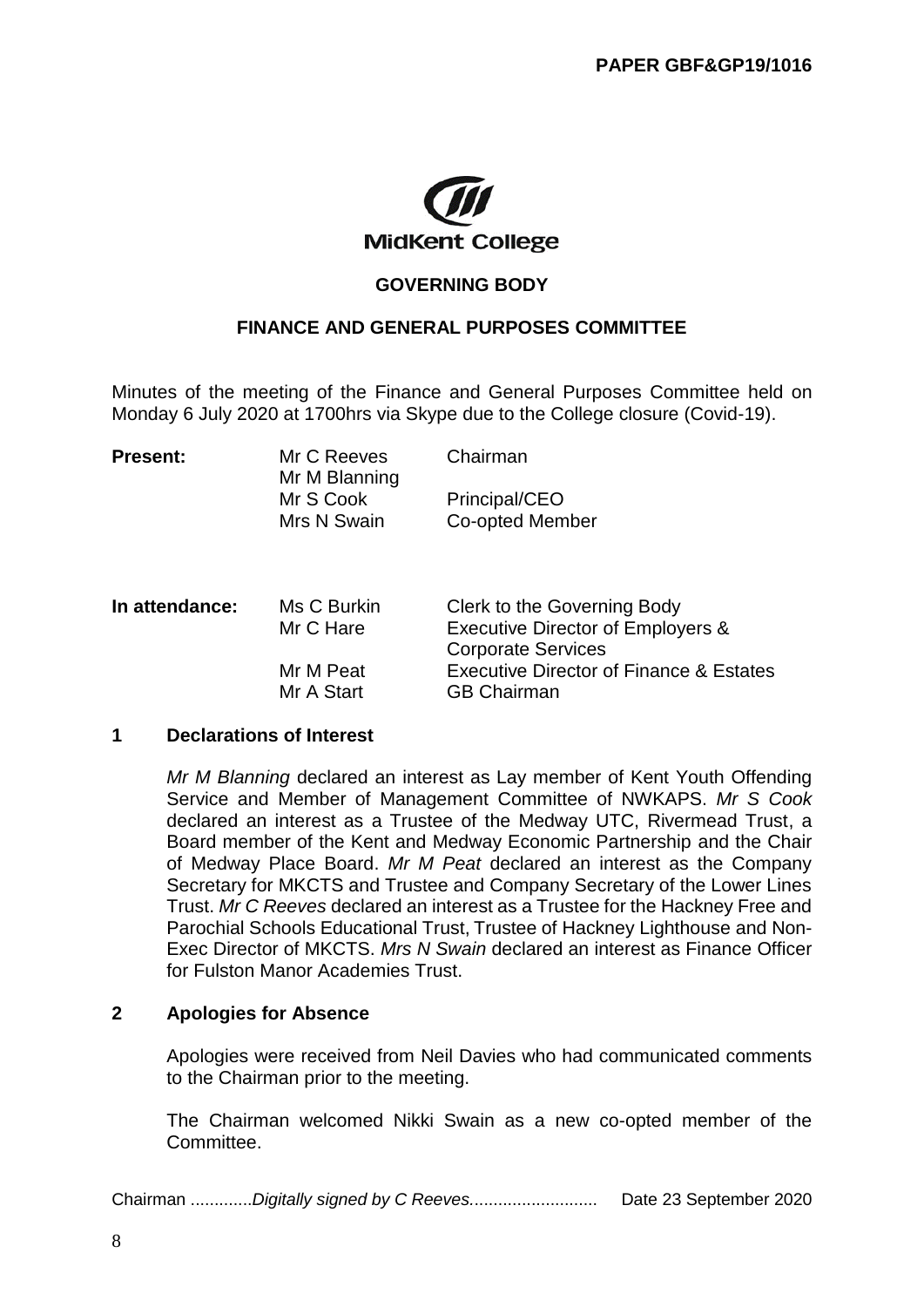### **3 Minutes of the meeting held on 13 May 2020 - Paper GBF&GP19/1004(a)**

The minutes and confidential minutes of the meeting held on 13 May 2020, were accepted as a true record and digitally signed by the Chairman.

### **4 Matters Arising and Outstanding Matters Report**

Members discussed Paper GBF&GP19/1005, the Outstanding Matters Report.

- No 1. Capital Projects Feasibility Study Ongoing.
- No 2. The Deep Dive Commercial Income Complete.
- No 3. Members asked the Exec to consider and report on ways to improve the College's carbon footprint. MLPs to be considered under item 11 – ongoing.
- No 4. Financial implications of the Colleges HE provision included in the Budget paper – Complete.
- No 5. HR Gender & Equal Pay the data will be updated and presented to Committee in a timely manner. Under item 6 – Complete.
- No 6. Utilisation of College Reserves Update BF 2020/21 Ongoing.
- No 7. UCM Campus Costs BF 2020/21 Ongoing.
- No 8. Risk Register Review on every agenda Ongoing.
- No 9. HR Update Staff Survey on agenda. Complete
- No 10.Policies Financial Regulations, Procedures & Anti-Fraud Ongoing Policies - MKC Slavery and Human Trafficking Statement 2020/21 – Complete.
- No 11.AOB consider moving meetings no longer required Complete
- No 12.Utilisation of College Reserves Update BF 2020/21 Ongoing.

# **5 Deep Dive – Commercial Update – paper GBF&GP19/1006**

Becky Farley, Commercial Director, joined the meeting to present the item which updated the Committee on the financial position of the Commercial Team and explained how the future commercial strategy for 2020/21 academic year will evolve in light of the adaptations required because of Covid-19.

She explained the challenges but also the impact of Covid-19 on the ability to generate income and support work experience hours for students. Members noted the excellent volunteering work and opportunities that had been taken forward during the lockdown and the huge support for the local community.

B Farley reported on how the situation had led to increased relationship building with local stakeholders and opportunities to increase work experience hours for students going forward. Members challenged the target for work experience hours which they felt had to be stretched whilst remaining realistic. With the uncertainty of the future, members were concerned this target of 15,000 hours was too high. B Farley was confident that with the plans for 2020/21, the target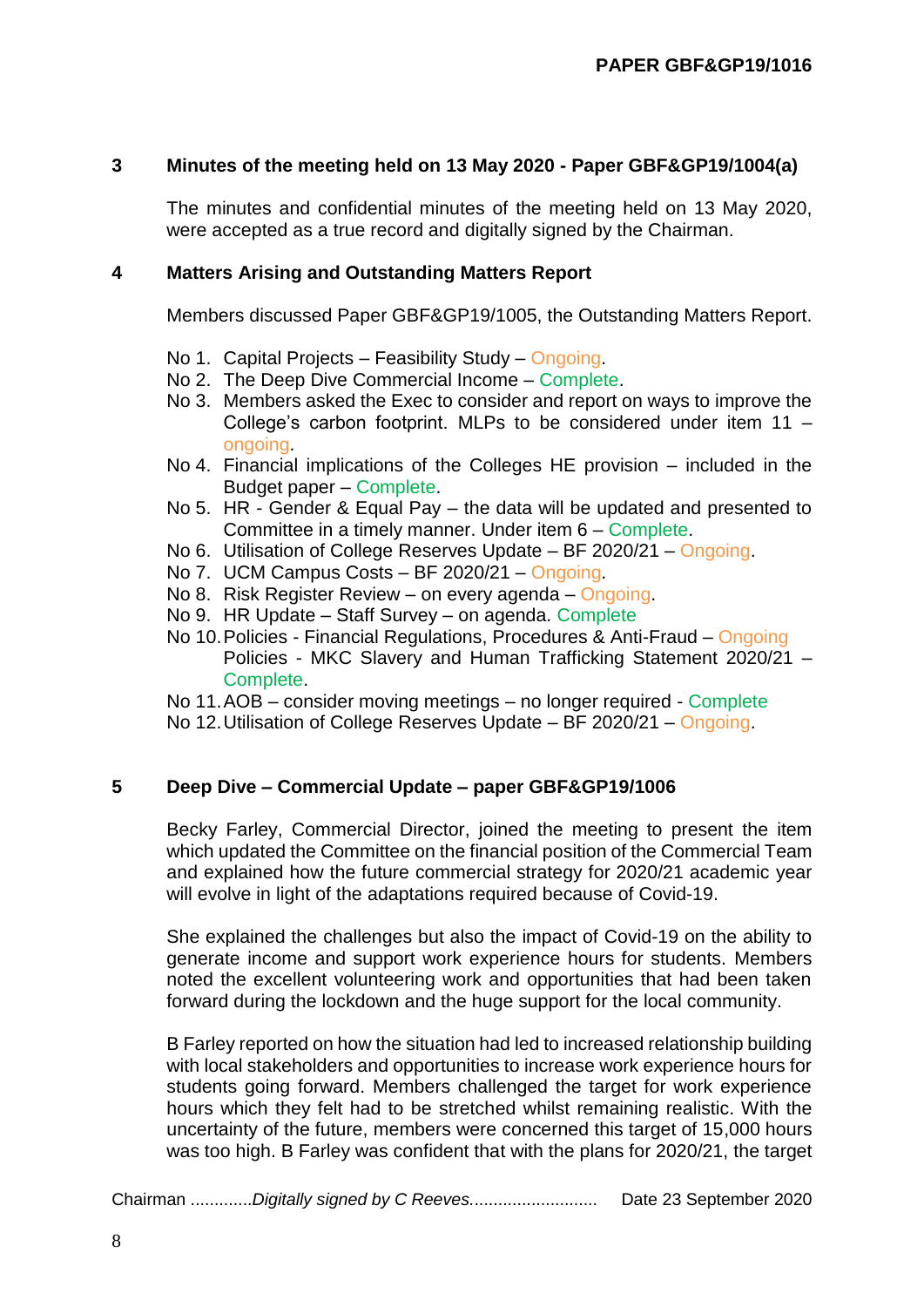for work experience hours will be possible with an increase in the curriculum areas and facilities being used.

Members noted how the staff and facilities had adapted to provide local support such as food banks and cooking donated food for Age UK and Street Angels. New relationships have been formed with stakeholders and awareness of the College had been raised. B Farley reported that some facilities are re-opening as guidelines change and areas can be opened safely but the College aims to continue this support throughout the summer period and beyond. The experience of the staff has been positive and contributed to their wellbeing during this difficult period.

Members asked for future plans and were informed that the adjusted action plan for recovery for the start of 2020/21 academic year will include a volunteering strategy. The budget remains as planned in April 2020 with the aim to breakeven by the end of 2020/21. Covid-19 has impacted on the previous ambition to be delivering an income this year but it has also provided many new opportunities and a change in vision, which are being discussed with curriculum teams and student engagement officers.

Members asked how the closure has impacted the rental income and M Peat explained that 'rent holidays' had been put in place resulting in three months of lost income but new rent agreements are being discussed for the re-opening as tenants return.

Members thanked B Farley for the presentation and looked forward to further updates.

# *B Farley left the meeting.*

# **6 HR Update – Paper GBF&GP19/1007**

Ian Johnston, Director of HR and Sarah Mott joined the meeting to present the report. This included the annual reports as well as a general update. The reports highlighted:

- Current turnover is 25.54% down from 28.16% in February 2020 and voluntary turnover is 17.39%, a reduction of 3.01% in the same period. Members challenged the rate and were reminded that it is a rolling rate and will include the redundancies in year. A discussion took place regarding the factors that can impact turnover and the plans to improve the rate. Members strongly recommended action was taken as this is an ongoing concern.
- The average days lost has increased from 7.71 days per person to 7.83, however sickness peaked at 8.08 days per person, prior to lockdown. Members noted that these figures will be impacted by Covid-19 and will change once the College re-opens. They noted that if leavers were removed, days lost would improve to 6.48 days per person.
- Exit interview responses remain slightly above our target of 70% at 75%, up just over 3% since last reported.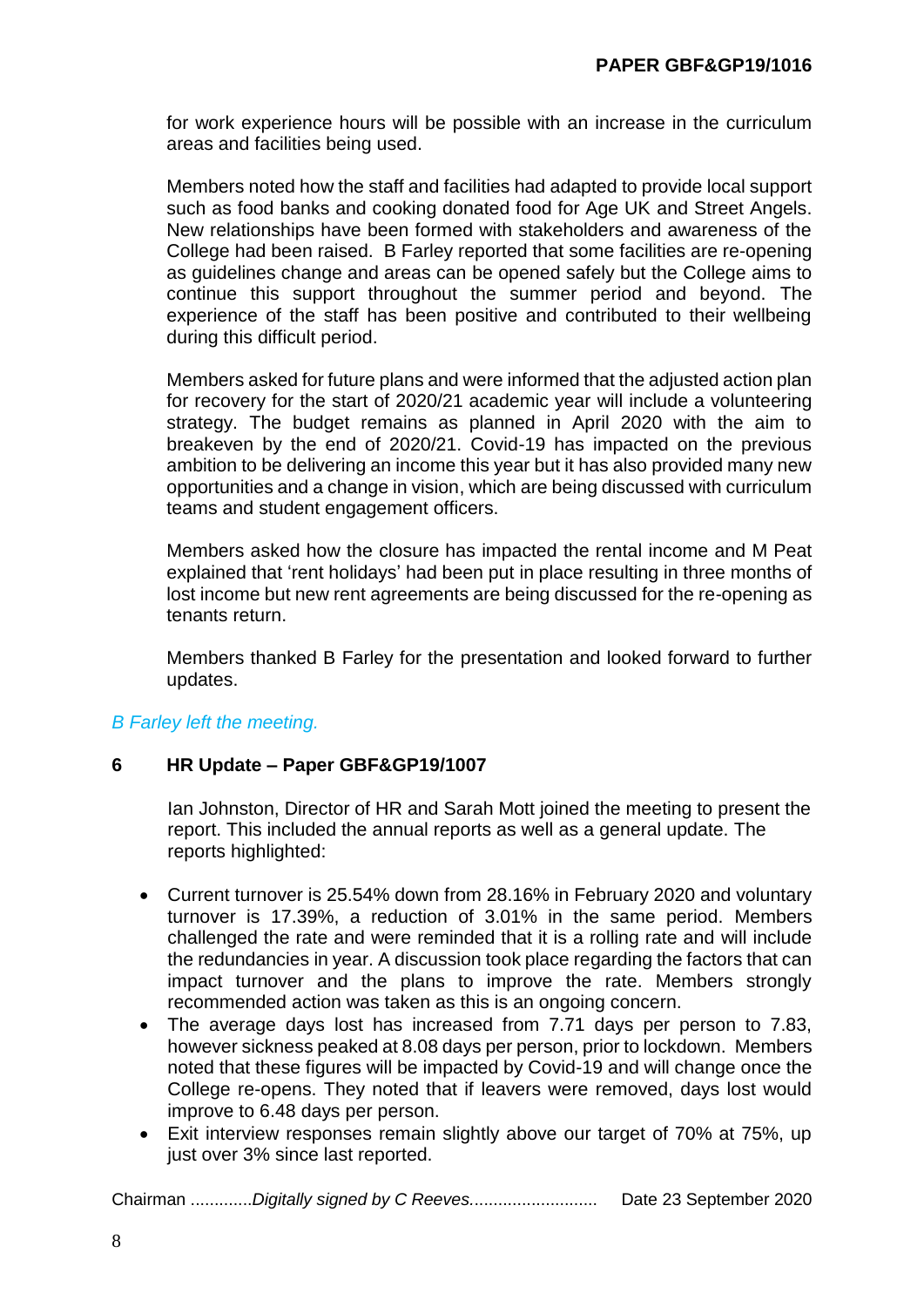- The Staff Survey report was enclosed and provided full details of the summary provided in February 2020. Members felt the results needed analysis by department for targeted action. They discussed some of the free comments. Members were reminded of the process and the ownership of the survey by the Staff Forum. Members were assured by the high response rate. Members were encouraged to speak to staff and the Senior team about the results.
- Gender Pay & Equal Pay Reports show significant progress since last reported. It was noted that the timing of the reports was different to previous years and therefore comparison was difficult. Members were also informed of how the Management Spine salary grades impact these reports and the plans to remodel the salary boundaries to ensure the correct salary is given for each position. Members were reminded that the remodelling of the lowest three grades to ensure the living wage, has impacted on the reports.
- The staff Equality Diversity & Inclusion (ED&I) Report was discussed. Members challenged whether the establishment reflected the demographic. They were informed that local E&D data is not available but will be gained by the 2021 census. The ED&I Committee will be reviewing this going forward. Members challenged the BAME data regarding senior management and were concerned with the lack of BAME role models. Members were assured that the College are aware of this and have plans through the Aspiring Managers course and L&D coaching/mentor schemes to address this.
- The revised and new employment policies were included for review and noted with no comments or concerns. These include Homeworking, Temporary Changes and a guidance note agreed with UCU on how the College will lift the lockdown. HR reported on the significant support being given to staff to return to work.
- The Staff Health & Wellbeing Guidance was discussed. Members noted the increased number accessing the support but were mindful that awareness of the service has been raised in the current situation. The College is helping staff, help themselves with a balance of awareness and support.

Members thanked HR for the comprehensive update.

### *Ian Johnston and Sarah Mott left the meeting Andy Start left the meeting*

### **7 Draft Management Accounts to the end of May 2020 Paper GBF&GP19/1008**

Martin Peat introduced the MKC and the MKCTS draft management accounts to the end of May 2020. The Sector and College impact of the Covid-19 pandemic was also updated in the commentary to the accounts.

This item was minuted as confidential.

Members **accepted** the accounts and thanked M Peat.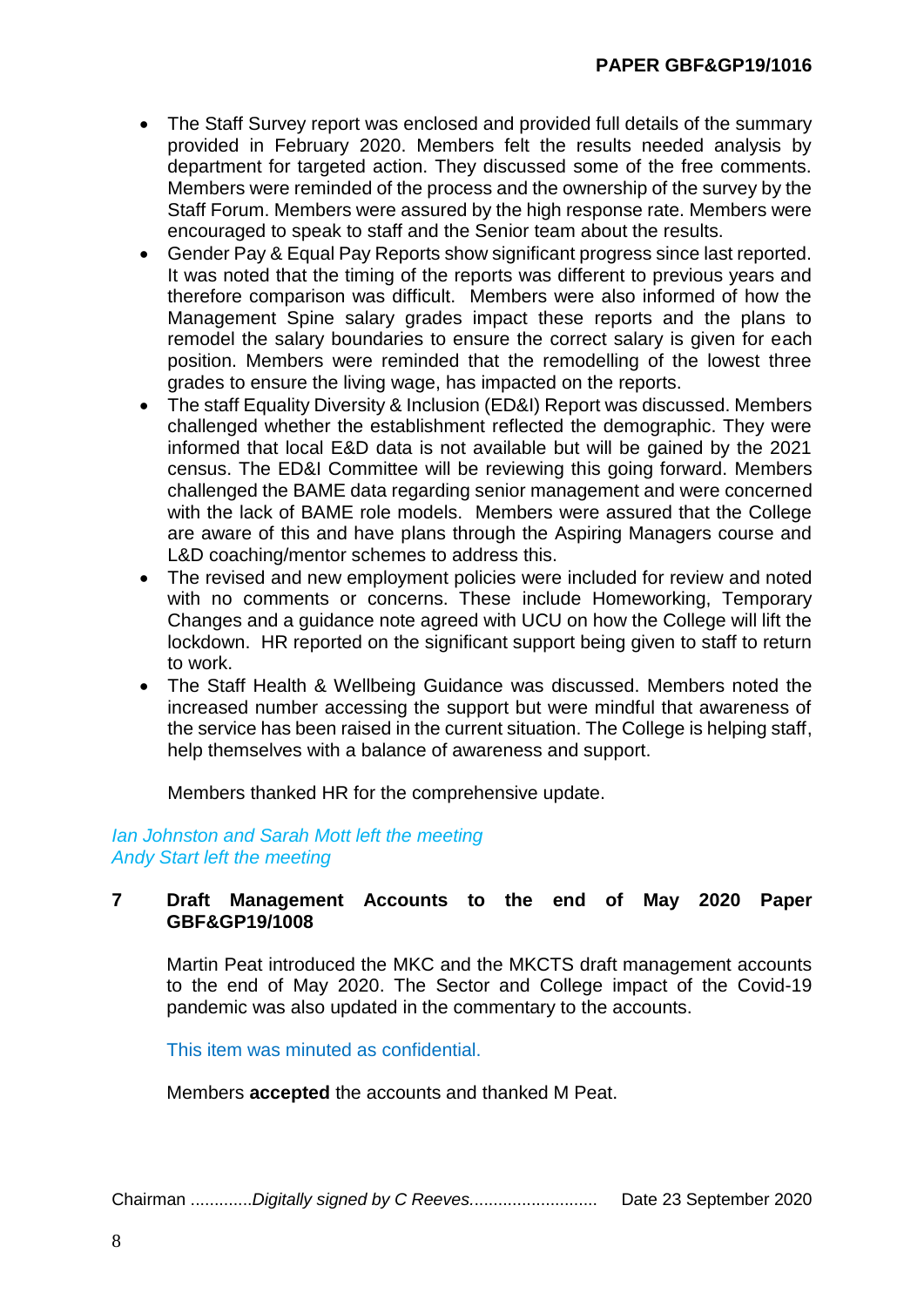# **8 Proposed Budget for 2020/21 including the Two Year Financial Forecast for MKC & MKCTS – Paper GBF&GP19/1009**

Martin Peat presented the draft Group Budget, including separate budgets for the College and MKCTS for 2019/20 and associated College budget commentary. The Committee was requested to approve and recommend the College budget for 2020/21.

This item was minuted as confidential.

Members thanked M Peat and **accepted** the Budget for **recommendation** to the Governing Body.

# **9 Policies for approval**

**Environmental & Sustainability Policy - Paper GBF&GP19/1010 –** Martin Peat presented the policy for approval on behalf of the author. Members noted that this policy had been updated and sustainability is a focus moving forward with plans to include students in recycling projects and external partnerships to decrease the Colleges carbon footprint.

Members **approved** the policy for recommendation to the Governing Body. **Action: C Reeves.**

**Financial Regulations & Procedures – Paper GBF&GP19/1011 -** Martin Peat presented the Group Financial Regulations for recommendation for approval. The paper was presented in tracked changes and members where reminded that following the request at the last meeting, the Financial Regulations had been updated to clarify that they are the Group regulations and cover MKCTS.

The section on authorisations has also been updated following discussion with the Committee to clarify that the authorisation is for order/commitments and the various levels of authority. This also includes MKCTS approvals.

Members noted that the policy had not yet been approved by the MKCTS Board and therefore agreed to **bring forward** to the next F&GP Committee meeting when this approval had been gained. Members noted that the policy is not published externally and the current policy is fit for purpose until the new version is approved.

# **Action: M Peat**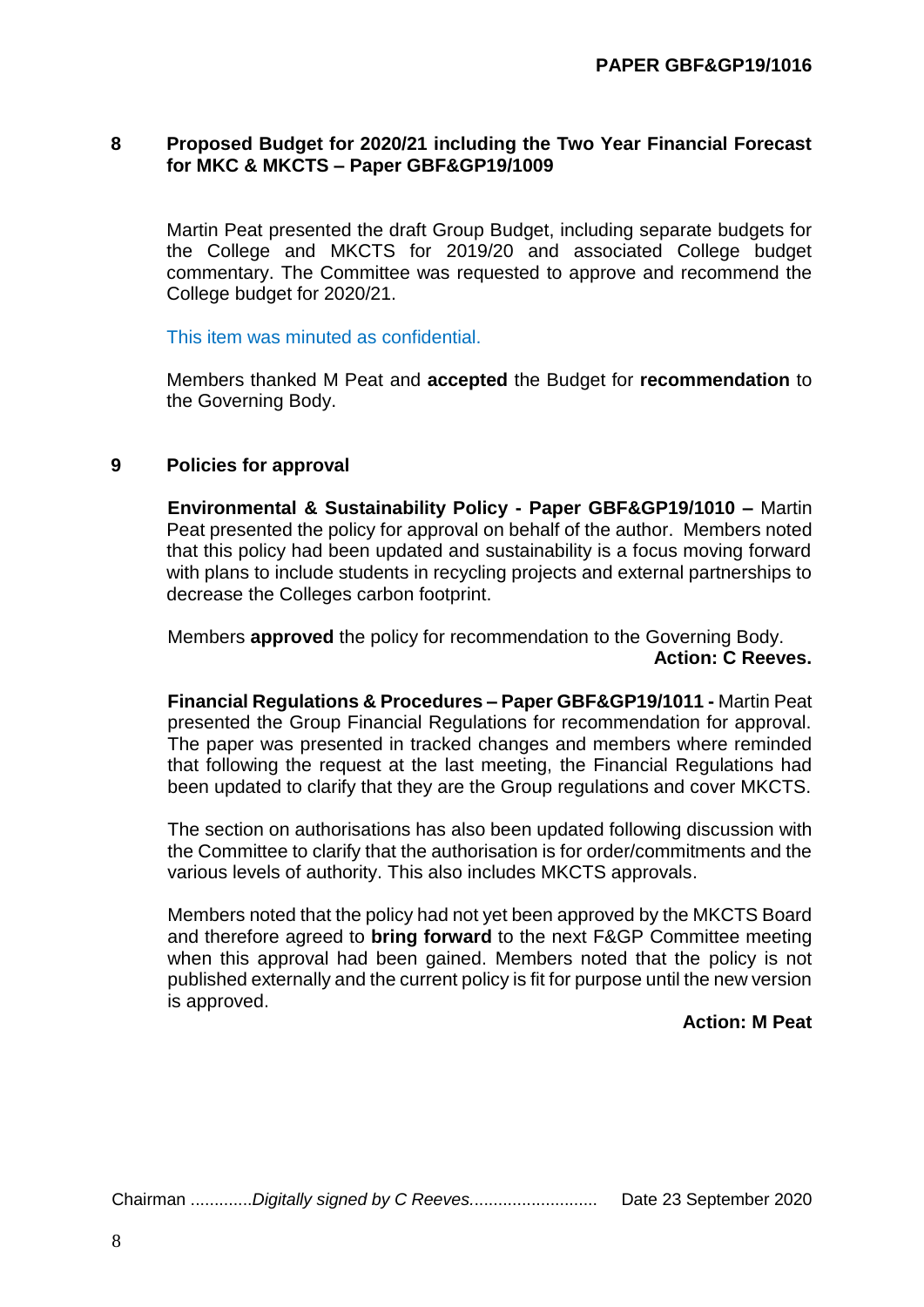### **Update from Standing Items:**

#### **10 Contracted Out Provision - Paper GBF&GP19/1012**.

Martin Peat introduced the paper which provided Governors with an update on the activities of the contracted out partnership delivery for 2019-2020.

Members noted Annex B which illustrated the performance to date. The data is based on the R10 return which covers performance until 31 May 2020. The forecast income was based on the progress that was made between R10 and Year End in 2018/19.

M Peat reminded the Committee that the only subcontractor was Mainstream and the relationship has worked well during the current situation.

Members **accepted** the report.

### **11 Estates & Facilities MLPs - Paper GBF&GP19/1013**

Members reviewed and **noted** the MLPs.

#### **12 Risk Register Review**

Members agreed that the financial risks had been covering in the meeting papers and no amendments were required**.**

#### **13 Annual Review of Terms of Reference – Paper GBF&GP19/1014**

In line with good practice, members reviewed their Terms of Reference as part of their self-assessment with one minor amendment was noted in tracked changes.

Members also noted that the membership requirement for two financially qualified members is currently being addressed with an Executive Search due to finish on 10 August 2020**.**

Members **agreed** the above amendments and will **recommend** the terms of reference to the Governing Body for approval at their July meeting**.**

#### **Action: C Reeves**

#### **14 Committee Self-assessment & Improvement plan for 2020/21 – Paper GBF&GP19/1015**

Members noted that self-assessment is a vital part of the Committee's cycle of business to assure the Governing Body and informs the GSAR that the Committee is carrying out its duties. The item was presented as an opportunity for members to add their thoughts for further improvements and areas of strength to the table. Members agree the following amendments: